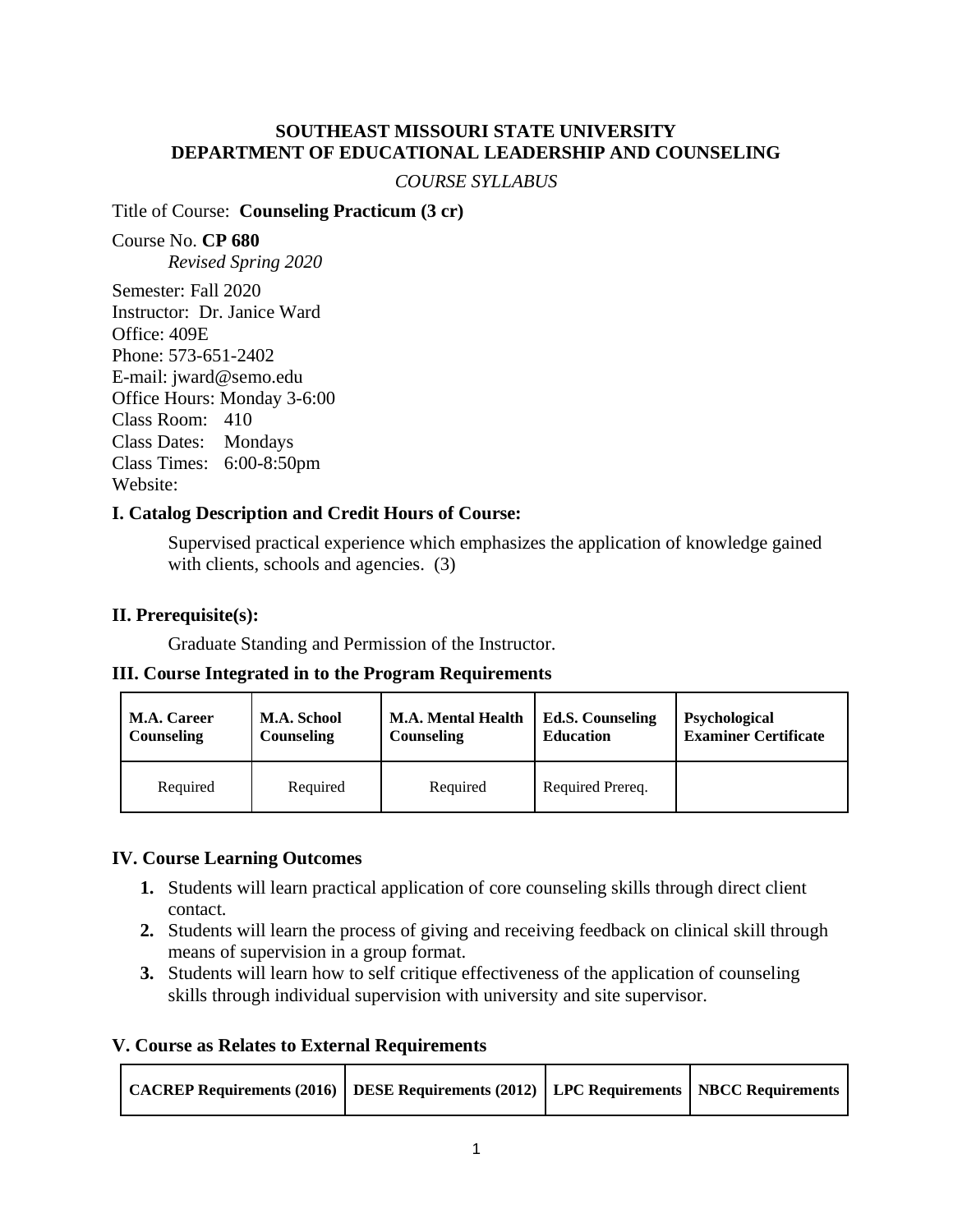| Practicum (100 Hours) |  |  |  |
|-----------------------|--|--|--|
|-----------------------|--|--|--|

## **VI. Course as Relates to External Standards**

CACREP Standards, 2016: Professional Practice: Entry-Level Professional Practice (3.A-I)

Section 3: Professional Practice

ENTRY-LEVEL PROFESSIONAL PRACTICE

A. Students are covered by individual professional counseling liability insurance policies while enrolled in practicum and internship.

B. Supervision of practicum and internship students includes program-appropriate audio/video recordings and/or live supervision of students' interactions with clients.

C. Formative and summative evaluations of the student's counseling performance and ability to integrate and apply knowledge are conducted as part of the student's practicum and internship.

D. Students have the opportunity to become familiar with a variety of professional activities and resources, including technological resources, during their practicum and internship.

E. In addition to the development of individual counseling skills, during either the practicum or internship, students must lead or co-lead a counseling or psychoeducational group.

#### PRACTICUM

F. Students complete supervised counseling practicum experiences that total a minimum of 100 clock hours over a full academic term that is a minimum of 10 weeks.

G. Practicum students complete at least 40 clock hours of direct service with actual clients that contributes to the development of counseling skills.

H. Practicum students have weekly interaction with supervisors that averages one hour per week of individual and/or triadic supervision throughout the practicum by (1) a counselor education program faculty member, (2) a student supervisor who is under the supervision of a counselor education program faculty member, or (3) a site supervisor who is working in consultation on a regular schedule with a counselor education program faculty member in accordance with the supervision agreement.

I. Practicum students participate in an average of 1½ hours per week of group supervision on a regular schedule throughout the practicum. Group supervision must be provided by a counselor education program faculty member or a student supervisor who is under the supervision of a counselor education program faculty member.

**DESE Standards (2012)**

| The student is required to submit proof of<br>liability insurance certificates. | <b>CACREP</b> Section 3a |
|---------------------------------------------------------------------------------|--------------------------|
|---------------------------------------------------------------------------------|--------------------------|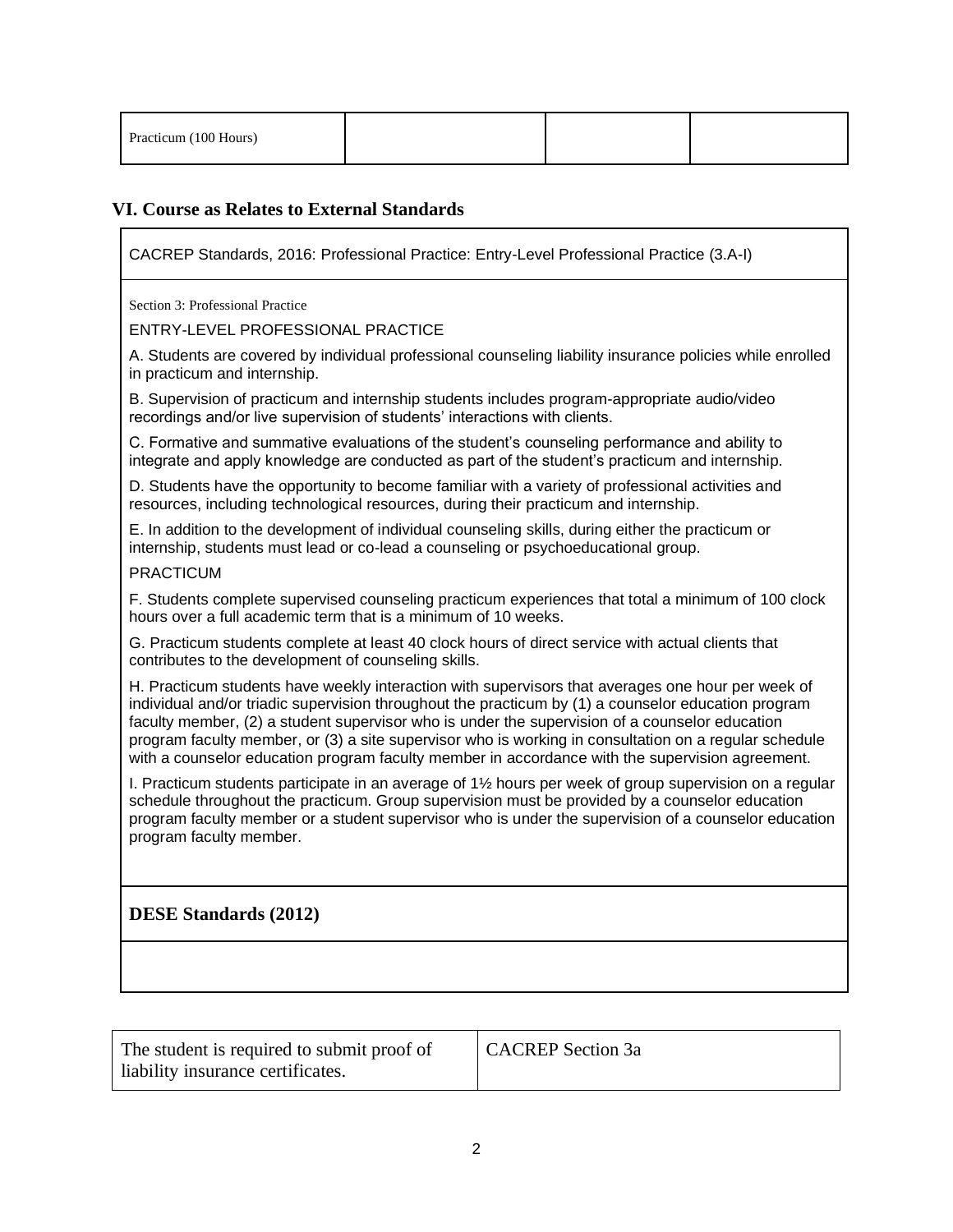| The student will record counseling sessions<br>either on audio or video equipment for review<br>by the instructor, the on-site supervisor and<br>peers.                                                                                                                                                     | <b>CACREP</b> Section 3b                             |
|-------------------------------------------------------------------------------------------------------------------------------------------------------------------------------------------------------------------------------------------------------------------------------------------------------------|------------------------------------------------------|
| The student will learn to integrate evaluative<br>feedback to improve their counseling skills.                                                                                                                                                                                                              | <b>CACREP</b> Section 3c                             |
| The student will record counseling sessions<br>either on audio or video equipment for review<br>by the instructor, the on-site supervisor and<br>peers.                                                                                                                                                     | <b>CACREP</b> Section 3d                             |
| The student may lead or co-lead a counseling<br>or psychoeducational group.                                                                                                                                                                                                                                 | <b>CACREP</b> Section 3e                             |
| Students will spend 150 clock hours at the<br>assigned setting. A minimum of 40 of these<br>150 hours will be spent in providing direct<br>service to clients. A recommended timetable<br>is to spend 10 hours per week for 15 weeks<br>at the assigned setting. Hours will be<br>documented on log sheets. | <b>CACREP</b> Section 3f                             |
| The student will demonstrate completion of<br>40 hours of direct service in a clinical mental<br>health, school, or career counseling setting.                                                                                                                                                              | CACREP Section 3g                                    |
| The student will engage in one hour per week<br>of individual or triadic supervision and an<br>average of two hours of supervision per week<br>in group supervision with a program faculty<br>member.                                                                                                       | <b>CACREP</b> Section 3h<br><b>CACREP</b> Section 3i |

#### **VII. Purposes or Objectives of the Course:**

- A. The student will complete a minimum workload of 10 clock hours per week on site totaling 150 clock hours in one full semester.
- B. The student will demonstrate completion of 40 hours of direct service in a clinical mental health, school, or career counseling setting.
- C. The student will engage in one hour per week of individual or triadic supervision and an average of two hours of supervision per week in group supervision with a program faculty member.
- D. The student will apply counseling skills and methods learned in previous or concurrent coursework.
- E. The student will produce their integration of theory into practice.
- F. The student will be able to explain various aspects of professional conduct and ethical standards as they apply to practice.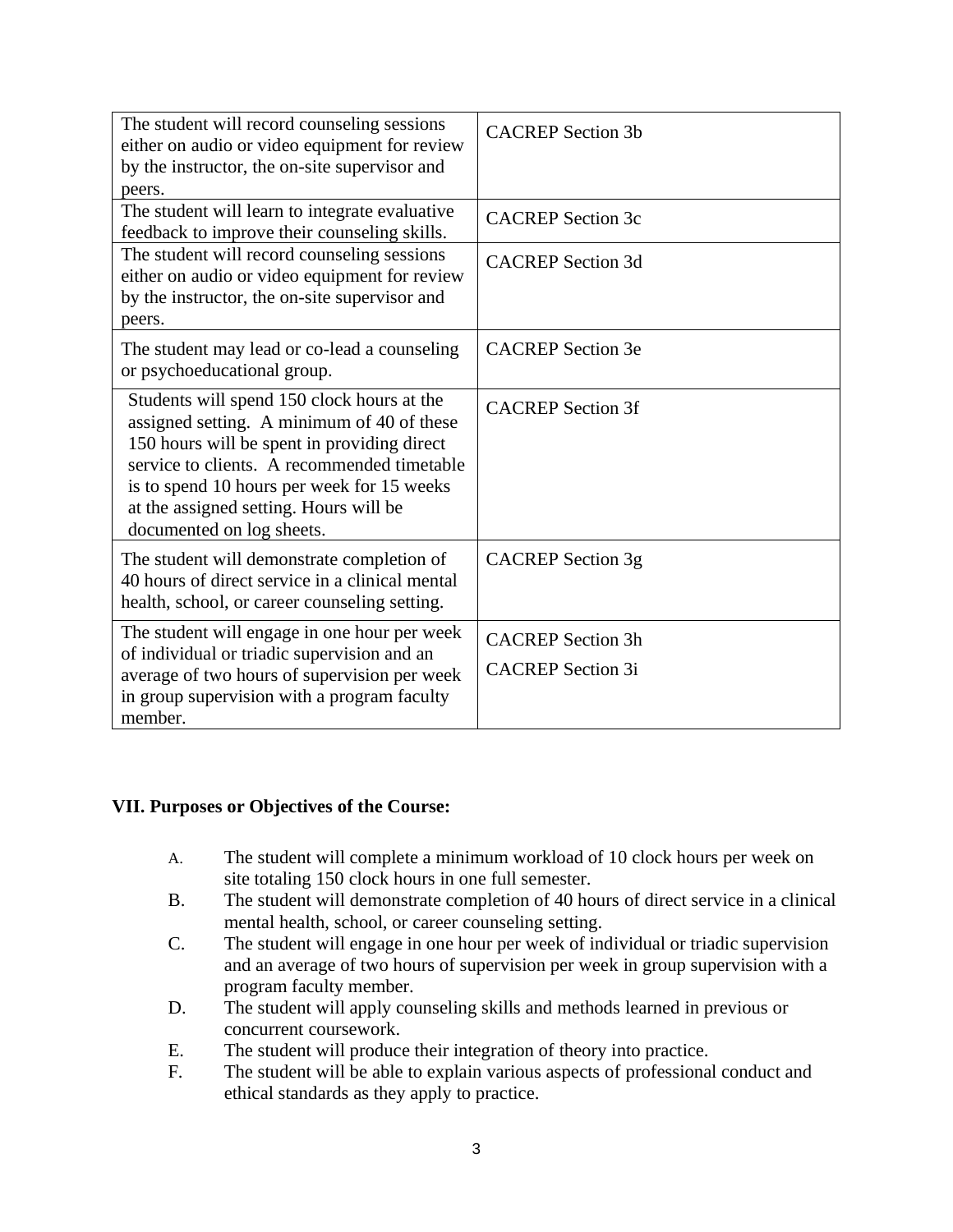- G. The student will gain experience working with a variety of clients and presenting problems.
- H. The student will begin to formulate and articulate a personal approach to counseling.
- I. The student will learn to integrate evaluative feedback to improve their counseling skills.
- J. The student will demonstrate their knowledge of research areas of professional interest to improve service to clientele.
- K. The student will record counseling sessions either on audio or video equipment for review by the instructor, the on-site supervisor and peers.

## **VIII. Course Content or Outline: Hours**

- A. Introduction to the setting
	- 1. Organizational systems and policies
	- 2. Expectations of the site supervisor
- B. Counselor Accountability
	- 1. Practicum schedule
	- 2. Field experience agreement and contract
	- 3. Verification of liability insurance
	- 4. Narrative journal of activities
	- 5. Summary log of practicum hours
	- 6. Tape critique forms for all recorded sessions
	- 7. Permission to tape from clients
- C. Building helping skills
	- 1. Basic communication skills
	- 2. A way of "being" with clients
	- 3. Clinical topics related to specific populations (i.e. eating disorders,
	- substance abuse, self-harming individuals).
	- 4. Advanced counseling techniques
- D. Current topical issues
	- 1. Suicide assessment
	- 2. Crisis intervention
	- 3. Duty to protect
	- 4. Maintaining client records
	- 5. Parameters of confidentiality
- E. Integration and supervision of field experiences 150

#### **IX. Textbook(s):**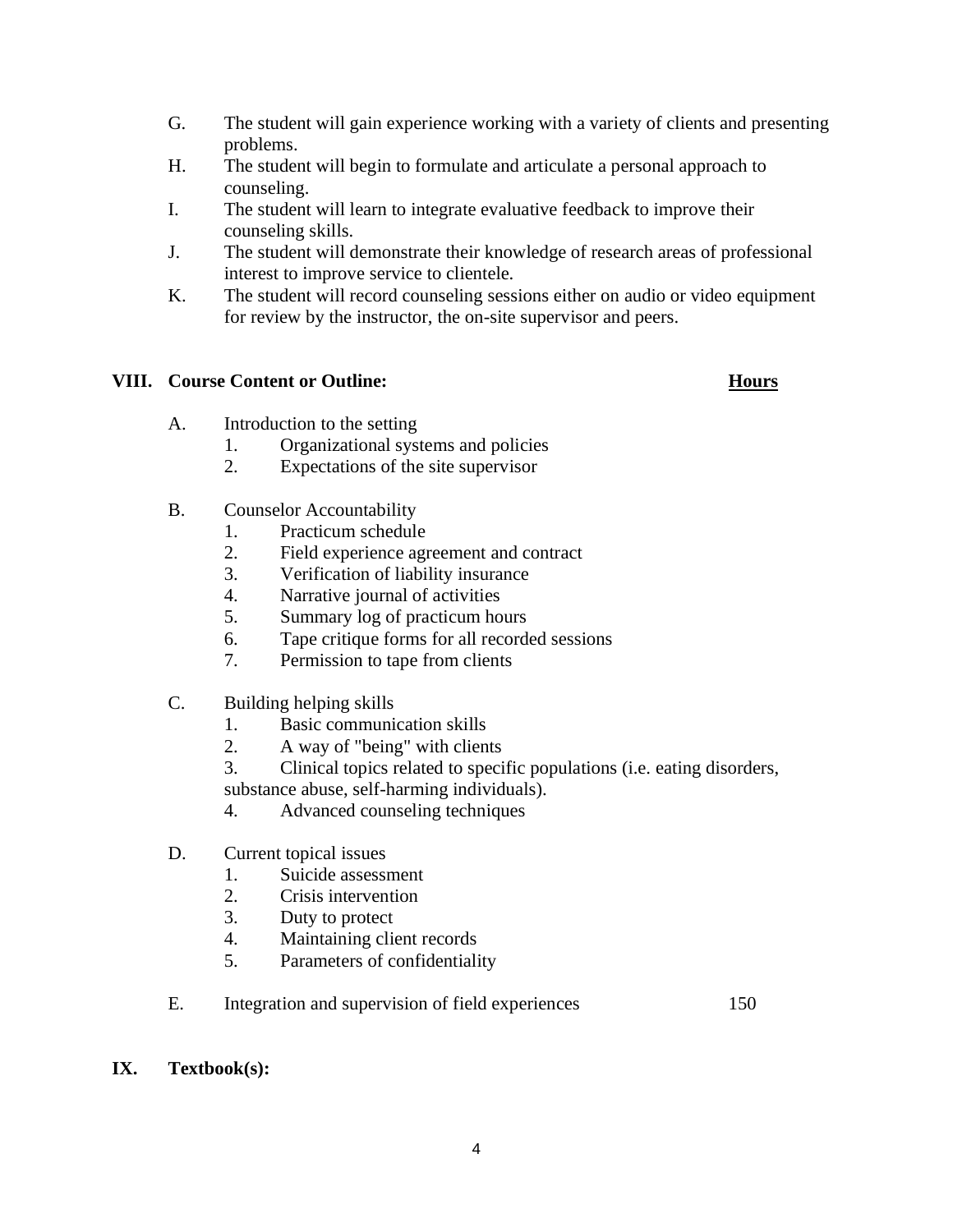Readings as assigned

## **X. Expectations of Students:**

- A. Students will spend 150 clock hours at the assigned setting. A minimum of 40 of these 150 hours will be spent in providing direct service to clients. A recommended timetable is to spend 10 hours per week for 15 weeks at the assigned setting.
- B. Students will attend weekly group supervision seminars. Emphasis will be given to continued skills development, expanding knowledge of theory and technique and the discussion of challenges encountered in the field.
- C. Students will receive individual supervision sessions for one hour each week with university supervisors and for one hour each week with site supervisors. Supervision will be at a minimum ratio of one hour for every 10 hours on practicum site.
- D. Students will be expected to record (audio/visual) counseling sessions. These audio/visual recordings will be submitted to the university and site supervisors for critical review. Tapes may also be reviewed by peers.
- E. Students will be expected to document practicum activities and the fulfillment of requirements.
- F. Students will be expected to sign a form stating that they have read and understand the ethical guidelines of the American Counseling Association and the Missouri Committee for Professional Counselors.
- G. The student will maintain complete and appropriate logs (Appendix F).

# **XI. Basis for Student Evaluation**

- A. Proficiency in helping skills and application of such to a helping model. (20%)
- B. Accountability as demonstrated through comprehensive, timely and accurate completion of narrative journal and other paperwork. (10%)
- C. Knowledge of topical issues in the field of counseling. (10%)
- D. Adherence to ACA ethical standards. (20%)
- E. Compliance with all policies and directives issued by university and site supervisors. (10%)
- F. Active participation in all supervisory sessions. (10%)
- G. Compliance with all taping requirements. (10%)
- H. Mid-term and final evaluations of site and university supervisors. (10%)

## *Final letter grade:*

91% to 100% -- A 81% to 90% -- B 71% to 80% -- C 0% to 70% -- F

*Note: The section "Basis for Student Evaluation" is given as a general guideline. Course assignments and the exact final letter grade are at the discretion of the instructor. Each instructor will include assignment information and grading procedure in this section in the specific course syllabus handed out at the beginning of each semester.*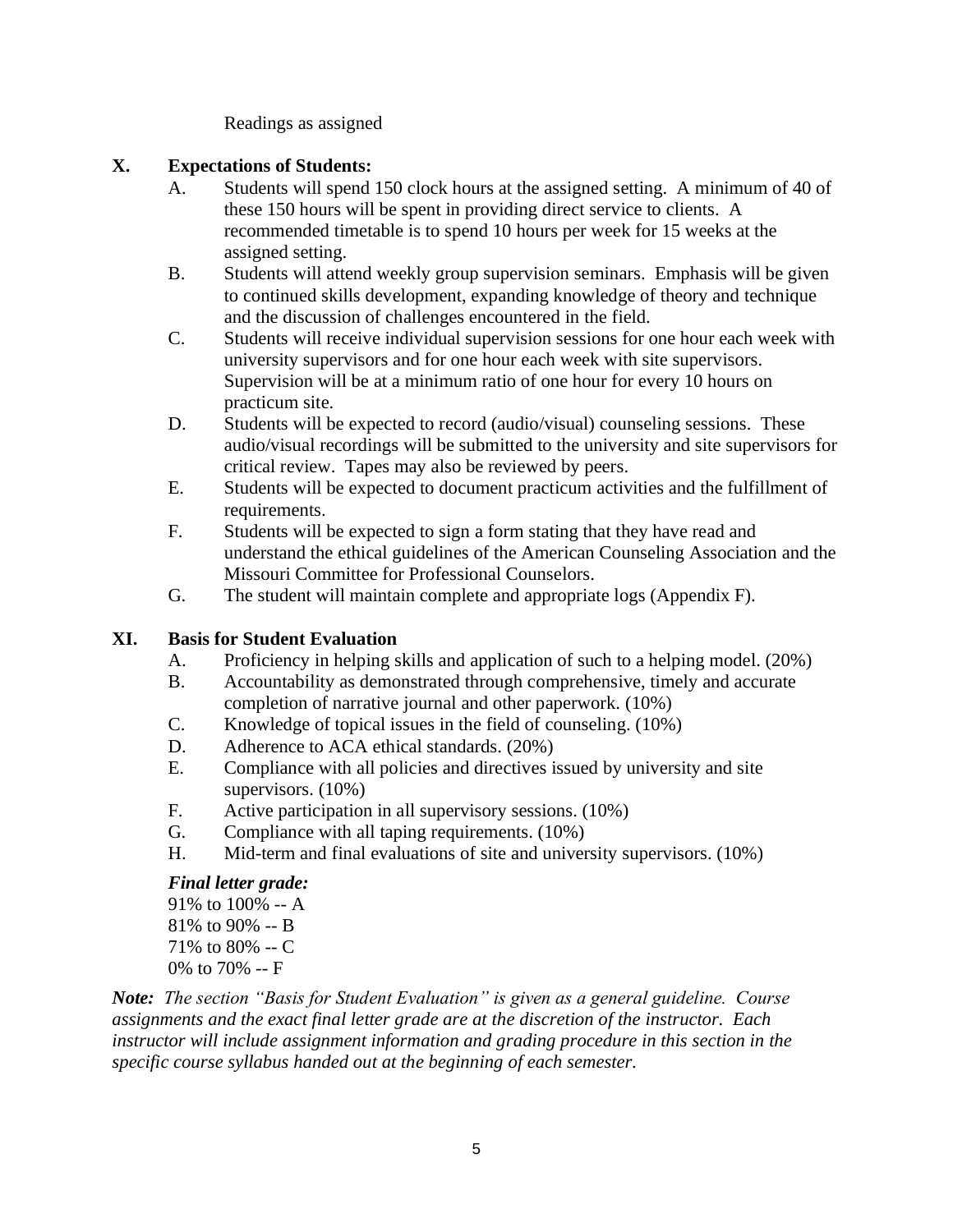## **XII. Methods of instruction**

A combination of:

Classroom lectures and discussions Classroom experiential exercises Web-assisted instructions and tests/exams

**XIII. Academic Honesty** – Southeast Missouri State University expects all students, faculty and staff to operate in an honest and ethical manner. Academic dishonesty is a very serious offense because it undermines the value of your education and the education of others. Students who engage in academic dishonesty face significant penalties. Forms of academic dishonesty include, but are not limited to, plagiarism, cheating, contract cheating, misrepresentation, and other actions you take. Some of these are defined below:

- Plagiarism means passing off someone else's work as your own, whether it is intentional or unintentional.
- Cheating includes copying from another person or source of information to meet the requirements of a task.
- Contract cheating is paying someone else or a company to do your work.
- Misrepresentation means you are posing as someone else or someone else is posing as you to complete a task.
- Collusion means working with one or more people to cheat. If you help someone cheat or plagiarize you will face the same penalties.

For more information, visit the Responsible Redhawks Code of Conduct <http://www.semo.edu/responsibleredhawks/code-of-conduct.html> or the Faculty Handbook Section (D) on Academic Honesty<http://www.semo.edu/facultysenate/handbook/5d.html>

**XIV. Accessibility –** Southeast Missouri State University and Disability Services are committed to making every reasonable educational accommodation for students who identify as people with disabilities. Many services and accommodations which aid a student's educational experience are available for students with various disabilities. Students are responsible for contacting Disability Services to register and access accommodations. Accommodations are implemented on a case by case basis. For more information, visit <http://www.semo.edu/ds/> or contact Disability Services at 573-651-5927.

**XV. Civility –** Your university experience is purposely designed to introduce you to new ideas, help you think effectively, develop good communication skills, evaluate information successfully, distinguish among values and make sound judgements. Doing this well requires respectful and courteous discussion among and between students and the instructor. Together, we must create a space where we acknowledge and respect others have different experiences, perspectives and points of view. Disagreements are likely. Mutual respect for one another and a willingness to listen are important. Remember, you are responsible for your behavior and actions. There is a no tolerance policy on bullying or harassment of any kind. Additional information on student conduct may be found at: [http://www.semo.edu/pdf/stuconduct-code](http://www.semo.edu/pdf/stuconduct-code-conduct.pdf?ver=1.0)[conduct.pdf?ver=1.0](http://www.semo.edu/pdf/stuconduct-code-conduct.pdf?ver=1.0) and [http://www.semo.edu/pdf/Conduct\\_Faculty\\_Resource\\_Guide.pdf](http://www.semo.edu/pdf/Conduct_Faculty_Resource_Guide.pdf)